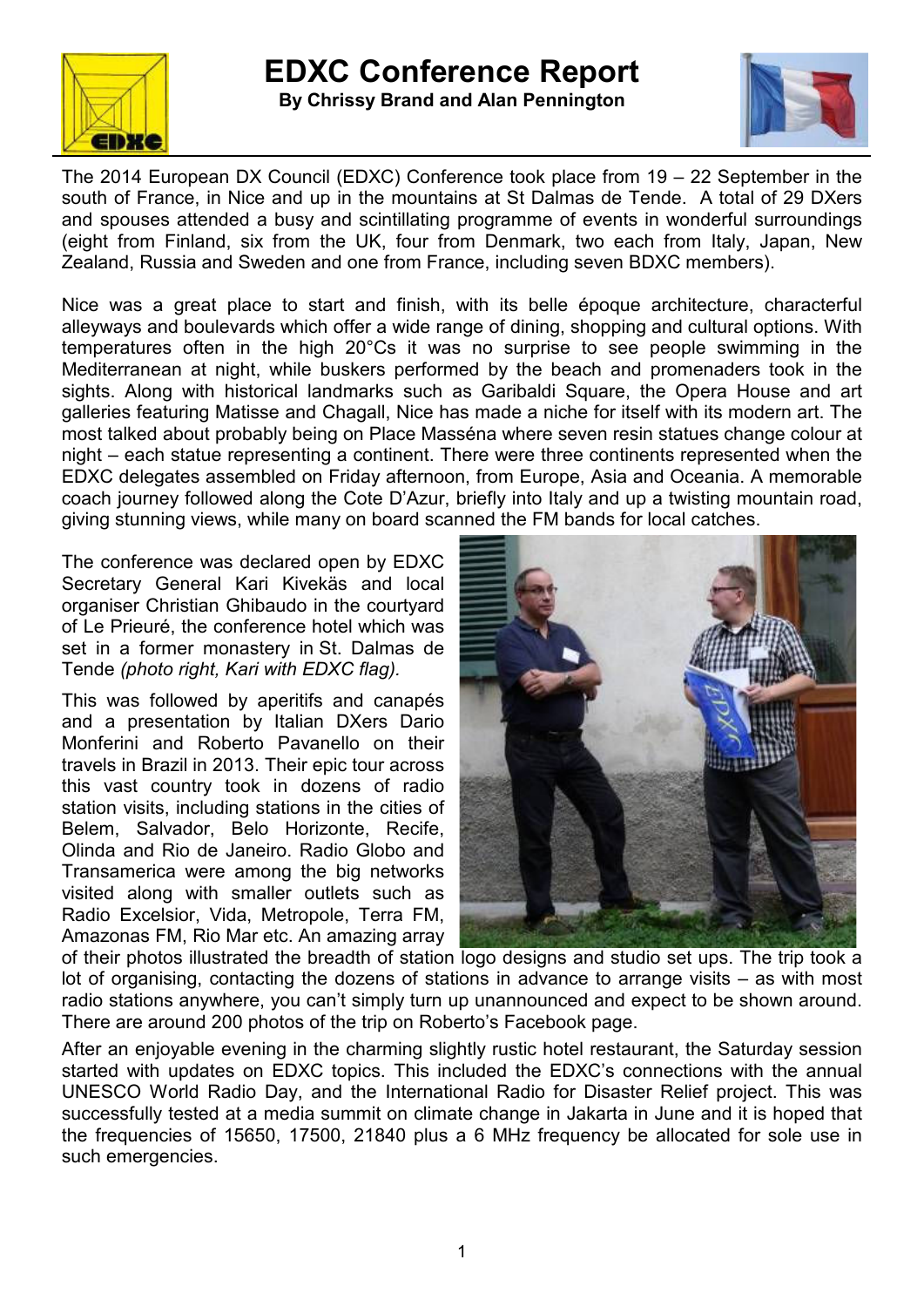

David Ricquish then gave a talk on radio from New Zealand and South Pacific, starting with the answer to his overnight homework question of how many Pacific radio countries are there listed in the current WRTH? Mike Terry correctly stated 30. David runs the Radio Heritage Foundation website, which is packed full of news and views of radio, mostly in that part of the world but not limited to it. http://www.radioheritage.com/ He gave us news of some Pacific MW stations and also voiced a point - which is becoming ever more heard in DX circles - that the future of DXing may well be that of a heritage hobby, documenting and celebrating the past.



the White Penitents and Chapel of Mercy of the Black Penitents) and admiring stunning views as we went. Although the Catholic churches were stunningly decorated inside, the most exciting find of the afternoon was probably the three vintage French radios on display in a small cave-like museum that also displayed agricultural implements, kitchen items and old typewriters. The most dramatic was an Excelsior 55 (MW/SW set – photo above), made in 1954 by SNR (Societe Nouvelle Radio). Also on display was a late-1950's Schneider Ménestrel 2-band portable.

We then all caught an Italian train a couple of stops up the line to the picturesque town of Tende, with many of its medieval buildings intact, built among the mountains with houses performing amazing balancing acts as they stack up on each other in the rocky terrain. In beautiful sunshine we ate al fresco at a restaurant popular with locals enjoying a leisurely Saturday lunchtime.

Christian took us for a tour, winding ever upwards along narrow streets, visiting three churches (Our Lady of the Assumption, Chapel of the annunciation of

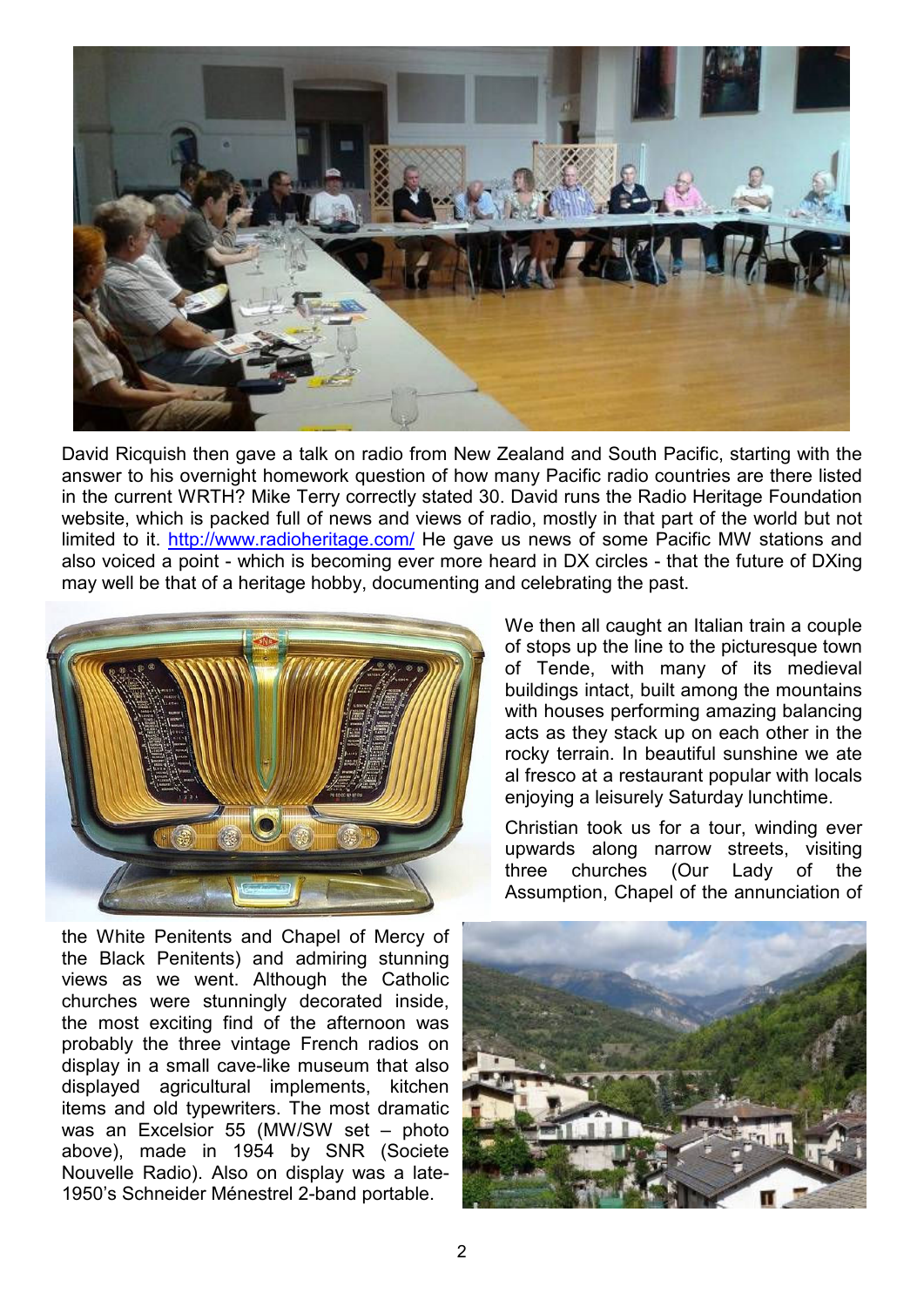After a few hours in the sun, we returned by train to Le Prieuré, where we reconvened for an update of the EDXC country list which is being updated by Kari Kivekäs and Jan-Mikael Nurmela. This was followed by a fascinating talk on the history of Radio Monte Carlo from Christian Ghibaudo (see p.14).

Anker Peterson from the Danish SW Club International (photo right with Jo d'Errico (NZ)) then gave a presentation on the radio stations he heard while on a cruise from New York to the Caribbean. While reception was not possible in his cabin, he was pulling in many signals from passing islands up on deck.

Alexander Beryozkin showed us photos of the new clubhouse that the St Petersburg DX Club are building and also proposed his home city as the host for



EDXC 2015. Things were rounded off with a moving film of the Horby transmitter site in Sweden. The conference sessions concluded with some more high quality canapés, cassis and grenadine and then the traditional evening EDXC "banquet" dinner.

On the Sunday we enjoyed a "three countries on one day tour", arriving for a morning coffee break in the Italian coastal town of Ventimiglia, before heading on for a hot afternoon in Monaco, which gave something for everyone, be it a tour of the Royal Palace, a lunch and a beer on a shaded terrace or a gawp at the impossibly large and expensive ships in the harbour. The evening saw us all back in Nice with another chance to try out more of its many good restaurants and bars and to sample the atmosphere of puppeteers on the Rue St Francoise de Paule, singers on the Quai des Etats-Unis and a bustling old town centre.

On Monday we had another packed day in Nice, starting with a visit to Jewish community radio station Radio Chalom Nice 89.3 (RCN), which celebrates 30 years on air in November. Our guide around the well-hidden studios, off the Place Masséna, was Yossi Benavraham who had to interrupt the tour to make onair announcements! As well as on FM 89.3 MHz (2 kW from Mont Leuze, Nice) RCN will launch on DAB+ in November.

Boarding the City of Nice Tourist Train, we then took in many of the sights of the old town before a wine tasting and Nicoise buffet



for some, a tasty vegetarian Lebanese lunch for others.

Later that afternoon we visited Christian community station, Radio Chrétiennes Francophones (RCF) which broadcasts throughout France (and Belgium) on FM. Their local studios in Nice are on the first floor of Le St Paul Hotel in Nice, where some of us had been staying, unaware it was